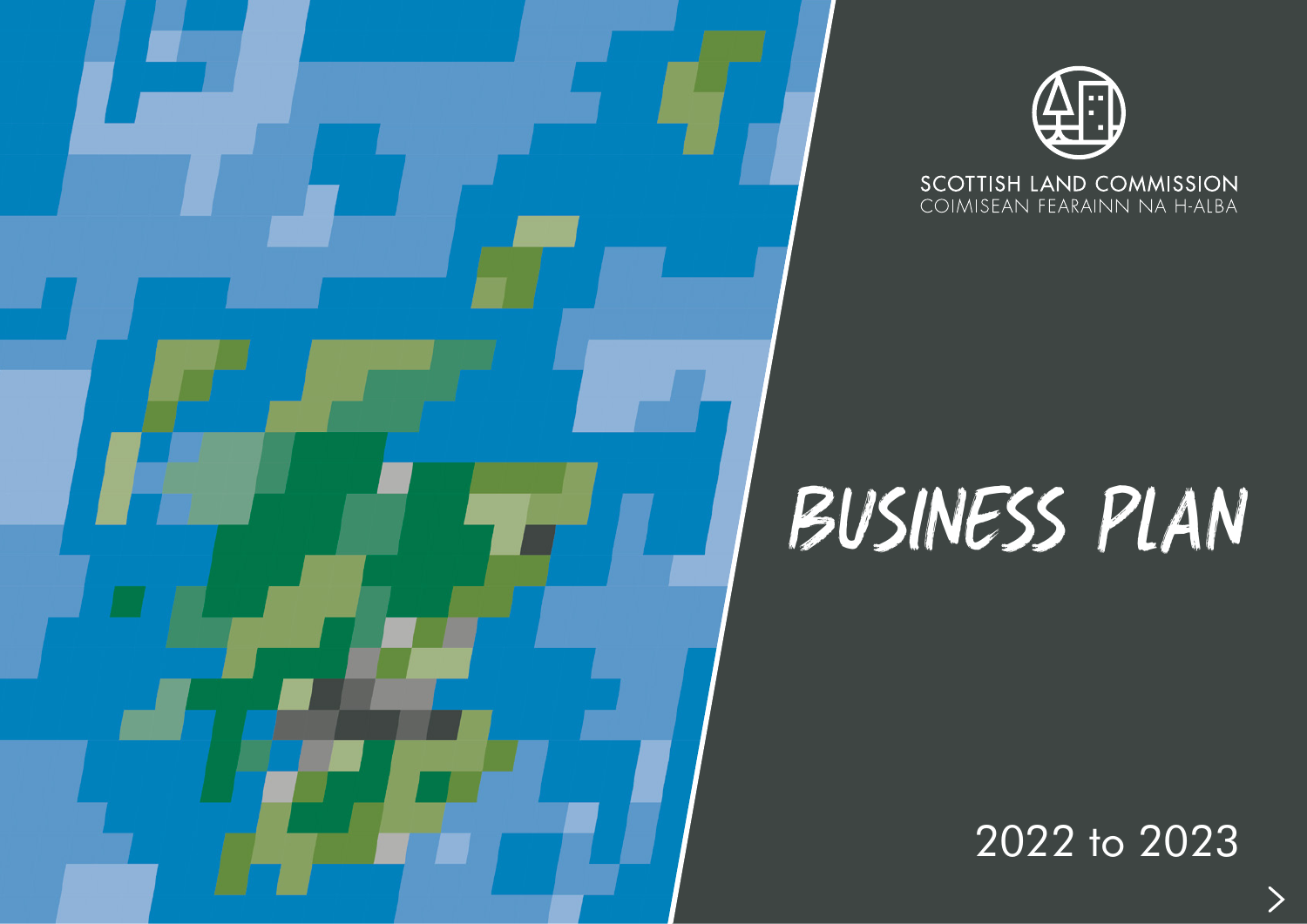## INTRODUCTION

## OUR STRATEGY

How we own and use Scotland's land is central to driving action on some of Scotland's big public policy challenges. It matters to economic renewal, tackling inequalities, realising human rights and to making a just transition to net zero.

As we plan our work for 2022-23 we remain in a challenging time, responding to the public health, economic and wellbeing impacts of the pandemic. The ability to flex and adapt how we operate through the year will therefore remain important to supporting staff wellbeing and to our delivery.

Our current [Strategic Plan](https://www.landcommission.gov.scot/downloads/5f71bb08f3f6a_Scottish%20Land%20Commission%20Strategic%20Plan%202020-23.pdf) sets out our strategy for the period from September 2020-2023. At this midpoint in that plan, we are publishing a refreshed [Programme of Work](https://www.landcommission.gov.scot/downloads/624459004d919_Programme of Work 2022-23.pdf) that updates the priorities we expect to work on through to 2023. The priorities outlined in our Programme of Work focus on where the Commission can add value and have most impact over the coming 18 months.

This annual Business Plan sets out how we will use our resources to deliver on these priorities for the Commission over the coming year.

## Our vision

'A fair, inclusive and productive system of ownership, management and use of land that delivers greater benefit for all the people of Scotland.'

## Our outcomes

We work to achieve the following outcomes:

Scotland's land is owned and used in ways that are fair, responsible and productive

More of Scotland's people are able to influence and benefit from decisions about land

The way we own and use Scotland's land creates public value and economic wellbeing

We achieve these outcomes by focusing on change in three ways:

Reforming land rights Embedding responsible land ownership and use

Reforming land markets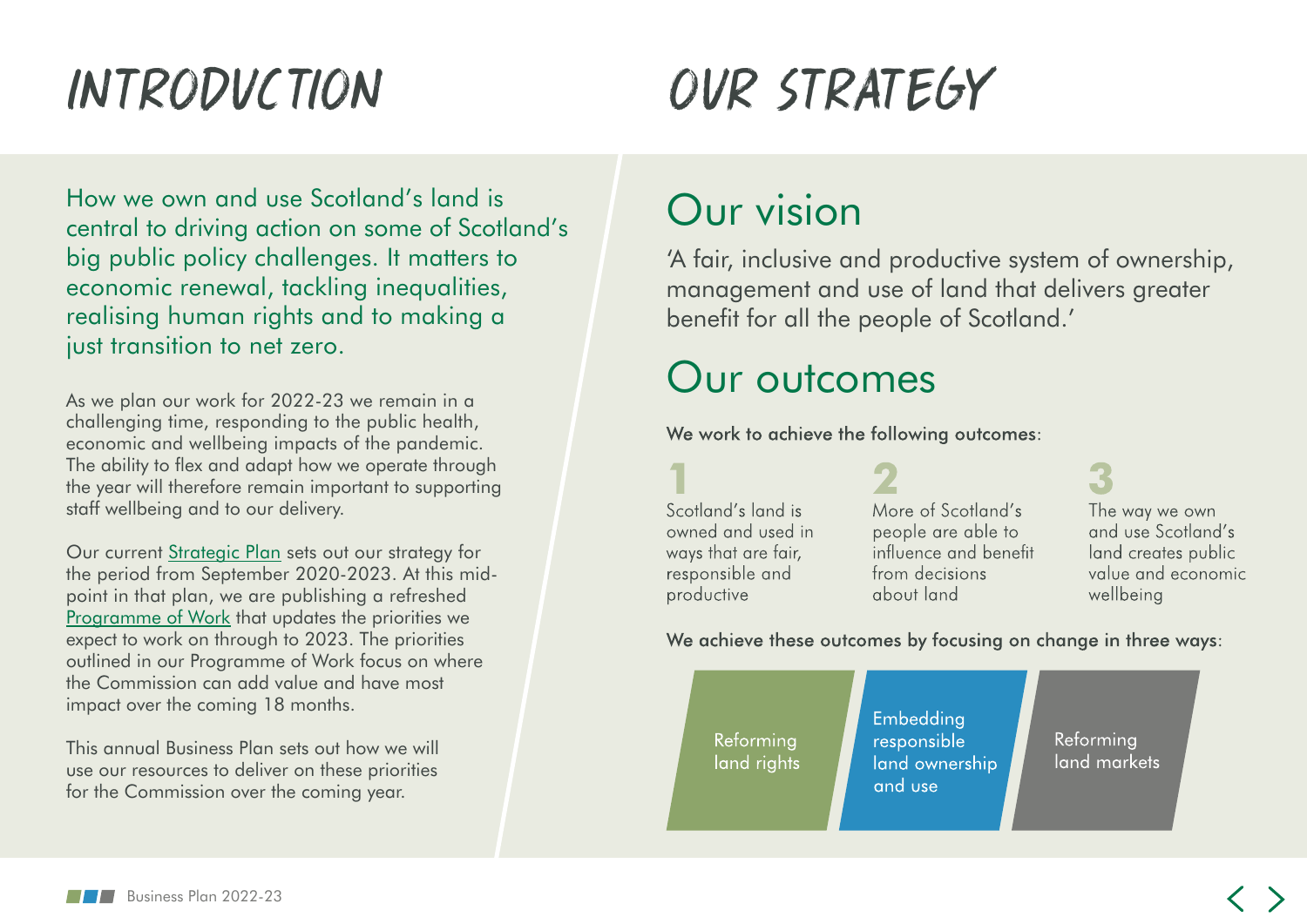## OUR 2022-23 PRIORITIES AT A GLANCE

#### **Our Strategic Plan objectives are:**

- To put accountable and responsible approaches at the heart of land ownership and use
- To reform the way land rights and ownership are controlled to drive economic, social and environmental value, strengthen community resilience and reduce inequalities
- To improve the efficiency and equity of land markets to support a fair and productive economy

We achieve these objectives by advising on reforms to land rights and land markets, and on responsible land ownership and use.

In 2022-23 we will deliver on our Programme of Work by:

Providing advice and evidence to Scottish Government, Parliament and stakeholders on the proposed Land Reform Bill and other Bills where relevant (e.g. Community Wealth Building, Agriculture, Human Rights).

Providing advice for policy and practice in relation to:

- The land market and a just transition
- Diversification of land ownership
- Land development & regeneration.

**Strengthening** implementation of Land Rights and Responsibilities (LRRS) through our Good Practice Programme:

Delivering Protocols, casework, guidance, advice and training to support practical implementation of the LRRS principles.

Supporting the functions of the Tenant Farming Commissioner (TFC):

Promoting good relations between agricultural landlords and tenants through Codes of Practice and Guidance, casework, TFC mediation scheme, engagement with stakeholders and policy advice.

#### Communications & Engagement

Open and accessible engagement with the public and stakeholders. Communicating and engaging on land reform opportunities with people across Scotland.

#### Organisational Development

Supporting staff wellbeing and effective management. Implementing with staff an organisational development programme. Ensuring good governance and sound financial management.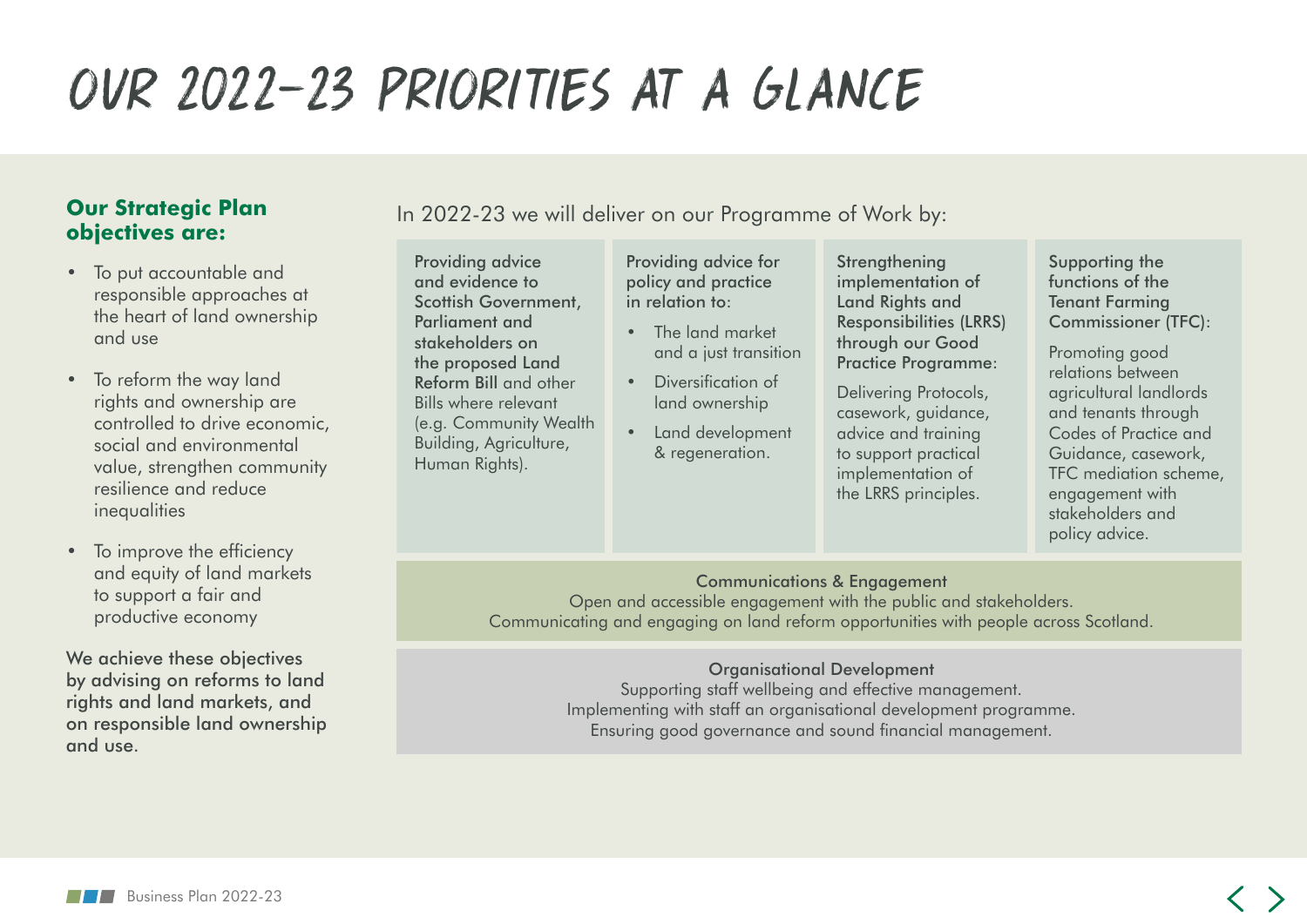## WHAT WE WILL DELIVER

The sections below set out what we will deliver in 2022-23 against the objectives and priorities in our [Strategic Plan](https://www.landcommission.gov.scot/downloads/5f71bb08f3f6a_Scottish%20Land%20Commission%20Strategic%20Plan%202020-23.pdf) and refreshed [Programme of Work](https://www.landcommission.gov.scot/downloads/624459004d919_Programme of Work 2022-23.pdf).

#### Reforming land rights

| Priority                                                                                                                                                   | <b>Activity</b>                                                                                                                              | <b>Planned Outputs</b>                                                                                                                                                                                                                |
|------------------------------------------------------------------------------------------------------------------------------------------------------------|----------------------------------------------------------------------------------------------------------------------------------------------|---------------------------------------------------------------------------------------------------------------------------------------------------------------------------------------------------------------------------------------|
| Providing advice and evidence to Scottish<br>Government, Parliament and stakeholders<br>on the proposed Land Reform Bill and<br>other Bills where relevant | Provide advice drawing on the Commission's<br>published evidence and analysis to support Scottish<br>Government and Parliamentary engagement | Advice on land ownership in the current context<br>$\bullet$<br>through Bill consultation and other advice<br>publications<br>Short-term research to address further evidence/<br>$\bullet$<br>analysis requirements where identified |
|                                                                                                                                                            | Convening of the Commission's Land and Human<br><b>Rights Advisory Forum</b>                                                                 | • Advice on human rights context for the Land<br>Reform Bill and other key aspects of work                                                                                                                                            |
| Providing advice for policy and practice<br>on diversifying the pattern of land<br>ownership                                                               | Advising on finance options to complement the<br>Scottish Land Fund                                                                          | • Advice to Ministers and commissioned report                                                                                                                                                                                         |
|                                                                                                                                                            | Provide support for development of innovative<br>approaches to diversifying ownership in practice                                            | Support for implementing and learning from<br>$\bullet$<br>diversification approaches in practice<br>Guidance on governance options<br>$\bullet$<br>Advice for policy implications<br>$\bullet$                                       |
|                                                                                                                                                            | Collaboration with Registers of Scotland and<br>partners to make better use of land ownership data                                           | Data to inform policy and monitoring<br>$\bullet$                                                                                                                                                                                     |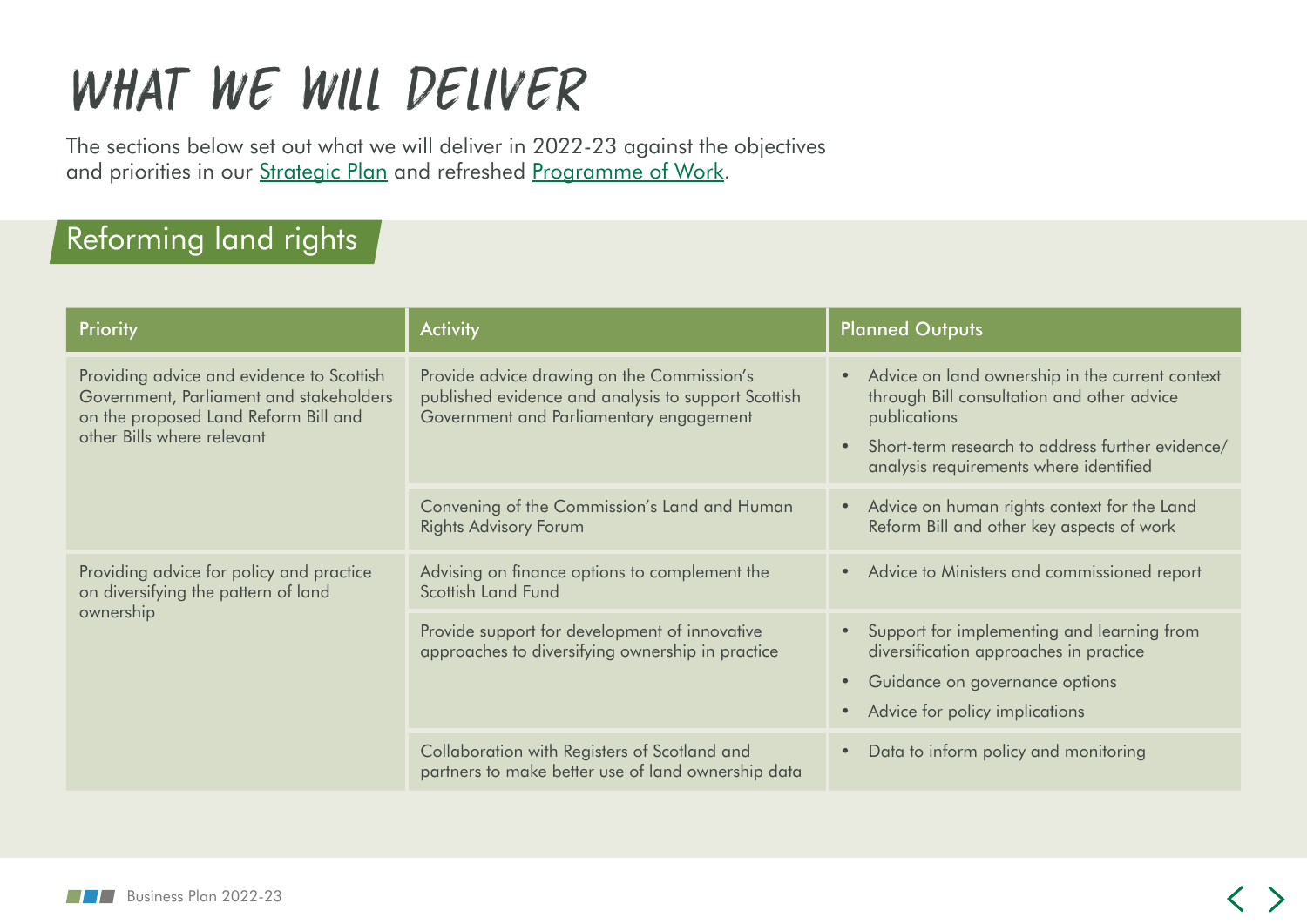### Embedding responsible land ownership and use

| <b>Priority</b>                                                                                                        | <b>Activity</b>                                                                                                                                        | <b>Planned Outputs</b>                                                                                                                                                                                                                                                                                                                                                                                                                                                                                                                                                                                                                                                                                                                      |
|------------------------------------------------------------------------------------------------------------------------|--------------------------------------------------------------------------------------------------------------------------------------------------------|---------------------------------------------------------------------------------------------------------------------------------------------------------------------------------------------------------------------------------------------------------------------------------------------------------------------------------------------------------------------------------------------------------------------------------------------------------------------------------------------------------------------------------------------------------------------------------------------------------------------------------------------------------------------------------------------------------------------------------------------|
| Strengthening practical<br>implementation of the Land<br><b>Rights and Responsibilities</b><br><b>Statement (LRRS)</b> | Support the delivery of good practice through guidance,<br>advice, training, self-assessments and casework for<br>landowners, managers and communities | Support delivery of good practice through guidance,<br>advice, and casework for landowners, managers<br>and communities<br>Programme of training for landowners, managers,<br>$\bullet$<br>communities and other key stakeholders to influence<br>practice on the ground<br>Self-assessments for landowners and managers<br>$\bullet$<br>supporting change in practice<br>Increased awareness of the LRRS and good practice<br>$\bullet$<br>in the development and regeneration sectors<br>LRRS delivery through Cairngorms Heritage<br>$\bullet$<br><b>Horizons Project</b><br>Publish outcomes of Good Practice Programme<br>impact review<br>Publish updated evidence on extent of community<br>engagement in decisions relating to land |
|                                                                                                                        | Review and revise the LRR Protocols in response to<br>feedback and the Scottish Government review of the LRRS                                          | Updated suite of LRRS Protocols<br>$\bullet$                                                                                                                                                                                                                                                                                                                                                                                                                                                                                                                                                                                                                                                                                                |
|                                                                                                                        | Provision of LRRS Guidance                                                                                                                             | Publish a guide to LRR land management plans<br>$\bullet$<br>supported by good practice case studies<br>Guidance supporting community wealth building<br>$\bullet$<br>and a just transition                                                                                                                                                                                                                                                                                                                                                                                                                                                                                                                                                 |
|                                                                                                                        | Work in partnership with public bodies to further LRRS<br>through practice and policy, including conditionality                                        | • Advice and Guidance                                                                                                                                                                                                                                                                                                                                                                                                                                                                                                                                                                                                                                                                                                                       |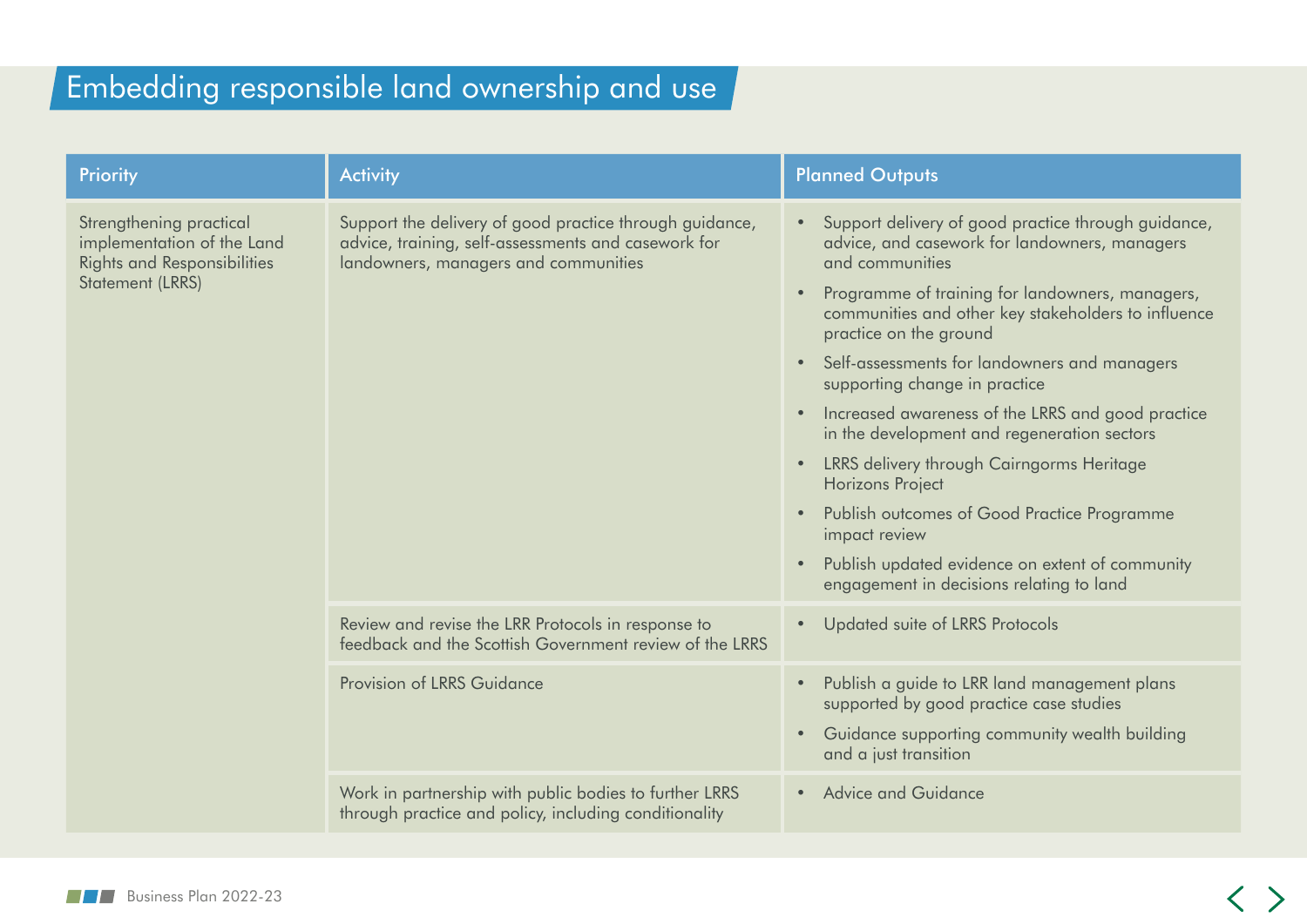### Reforming land markets

| Priority                                                                                                    | <b>Activity</b>                                                                                                     | <b>Planned Outputs</b>                                                                                                                                                                                                                                                                           |  |
|-------------------------------------------------------------------------------------------------------------|---------------------------------------------------------------------------------------------------------------------|--------------------------------------------------------------------------------------------------------------------------------------------------------------------------------------------------------------------------------------------------------------------------------------------------|--|
| Providing advice for policy and<br>practice on natural capital,<br>the land market and a just<br>transition | Develop evidence and understanding of the<br>implications of carbon and natural capital value<br>in the land market | Completion of rural land market natural capital analysis<br>and future reporting approaches<br>Ongoing engagement and monitoring of land market<br>implications                                                                                                                                  |  |
|                                                                                                             | Advising on options to ensure community benefit<br>from emerging carbon and natural capital value                   | Contract to provide support for implementation in practice<br>$\bullet$<br>and learning from community benefit approaches<br>Stakeholder good practice advisory group on community<br>benefit approaches<br>Research into previous natural resource windfall and<br>community benefit approaches |  |
|                                                                                                             | Advice on key public policy implications for<br>managing natural capital value in the public interest               | Publication of guidance, discussion and briefing papers<br>on key issues<br>Advice to Ministers on realising community benefit from<br>natural capital value to support a just transition                                                                                                        |  |
| Providing advice for policy and<br>practice on land development<br>and regeneration                         | Targeted advice to support implementation of<br>the Vacant and Derelict Land (VDL) Taskforce<br>recommendations     | Participation in VDL Investment Programme Advisory Board<br>Advice on Clyde Mission long term VDL strategy<br>Completion of DTAS partnership                                                                                                                                                     |  |
|                                                                                                             | Review land development research and advice<br>to develop agenda for next steps in reform                           | Stakeholder engagement<br>Agenda for research and advice priorities                                                                                                                                                                                                                              |  |
|                                                                                                             | Review land development research and advice<br>to develop agenda for next steps in reform                           | Policy advice                                                                                                                                                                                                                                                                                    |  |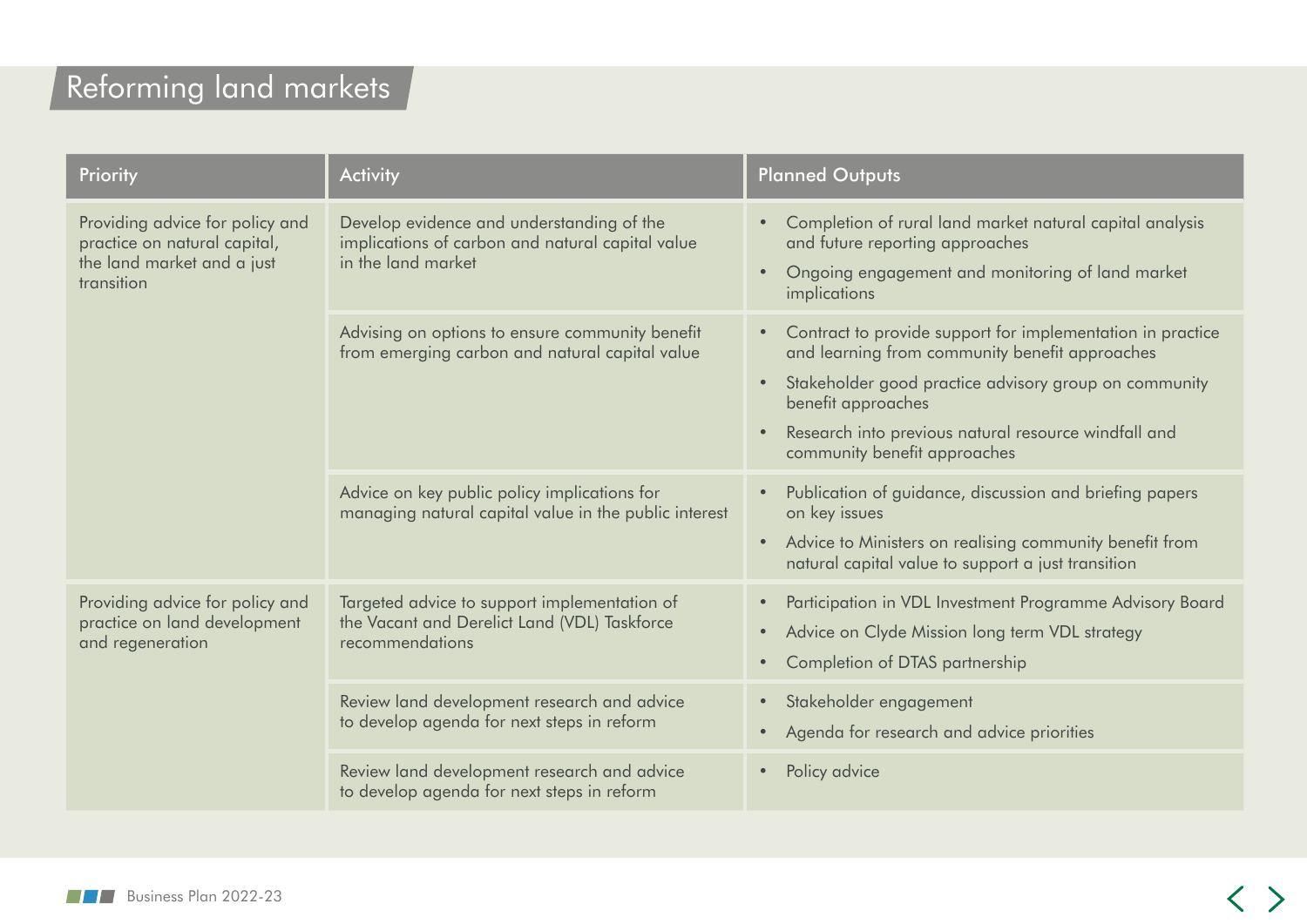#### Tenant Farming Commissioner

| Priority                                    | <b>Activity</b>                                                                                                                                      | <b>Planned Outputs</b>                                                                                                         |  |
|---------------------------------------------|------------------------------------------------------------------------------------------------------------------------------------------------------|--------------------------------------------------------------------------------------------------------------------------------|--|
| <b>Tenant Farming Commissioner</b><br>(TFC) | Publish & promote TFC Codes of Practice and Guidance                                                                                                 | Use of TFC Codes of Practice and Guidance<br>Responses to associated casework<br>Investigations into alleged breaches of Codes |  |
|                                             | Statutory appointment of valuers as per Relinquishment<br>and Assignation legislation                                                                | Appointment of valuers                                                                                                         |  |
|                                             | Provide advice to Scottish Government to support<br>enactment of 2016 Act and on the implications in the<br>Agriculture Bill for the tenanted sector | • Advice                                                                                                                       |  |
|                                             | Promotion of mediation opportunities                                                                                                                 | Up to five mediations                                                                                                          |  |
|                                             | <b>Tenant Farming Advisory Forum</b>                                                                                                                 | Positive stakeholder engagement on key issues                                                                                  |  |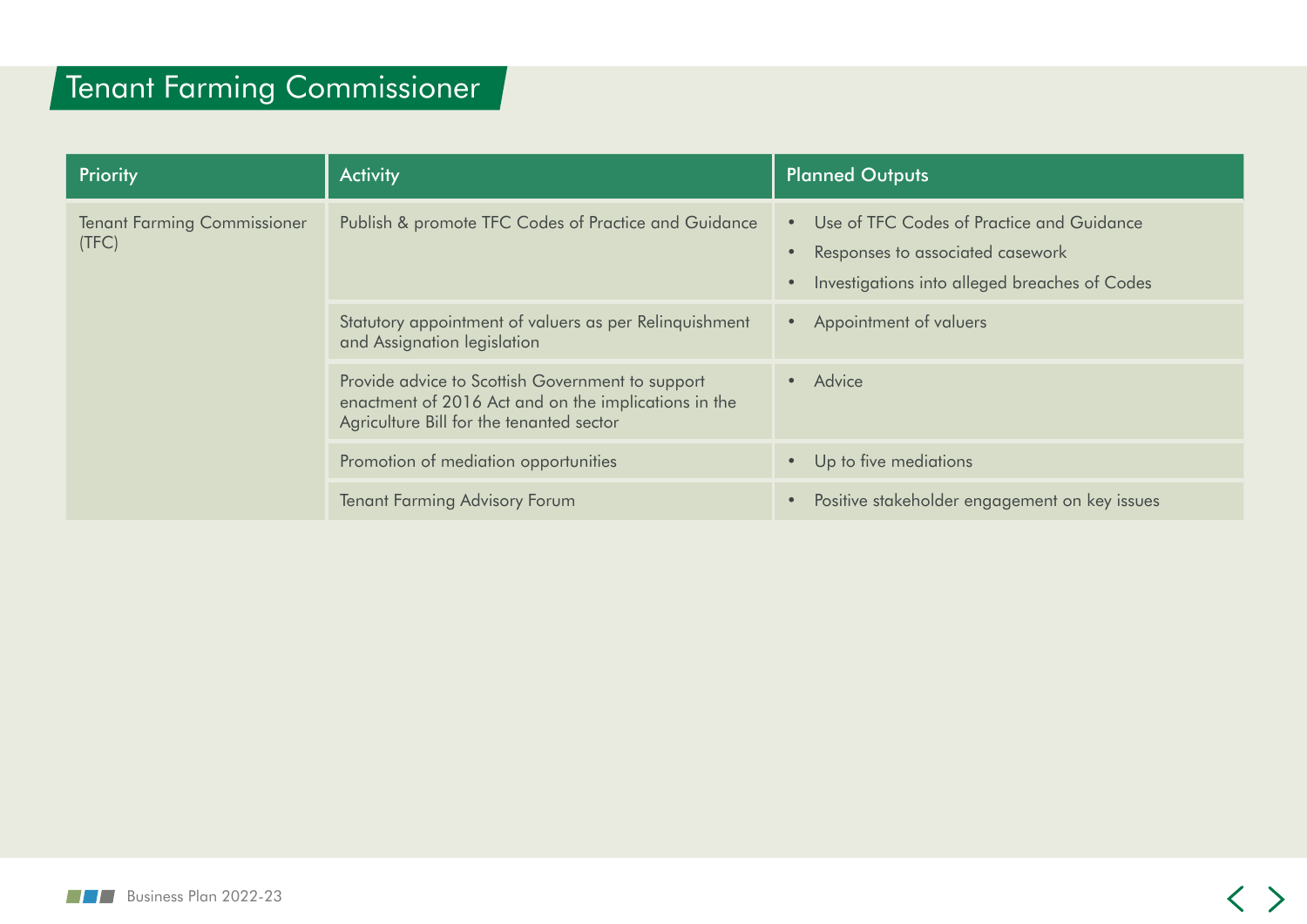### Communications

| Priority                      | <b>Activity</b>                                                                        | <b>Planned Outputs</b>                                                                                                                                                                                                                                  |  |
|-------------------------------|----------------------------------------------------------------------------------------|---------------------------------------------------------------------------------------------------------------------------------------------------------------------------------------------------------------------------------------------------------|--|
| Communications and engagement | Public engagement                                                                      | Increased engagement on our work and land reform<br>$\bullet$<br>through public meetings and stakeholder events<br>Next phase of MyLand campaign with target to more<br>$\bullet$<br>diverse audience and deepen engagement with the<br>MyLand channels |  |
|                               | Campaigns to support key delivery priorities                                           | Targeted campaigns and stakeholder engagement<br>$\bullet$<br>for natural capital, diversification of land ownership<br>and land rights and responsibilities workstreams                                                                                |  |
|                               | Implement the first phase of the long-term<br>strategy of engagement with young people | Begin delivery of young people engagement strategy<br>$\bullet$                                                                                                                                                                                         |  |
|                               | Internal communications                                                                | Deliver internal communications plan to support<br>$\bullet$<br>organisational operations, new ways of working and<br>the organisational development programme                                                                                          |  |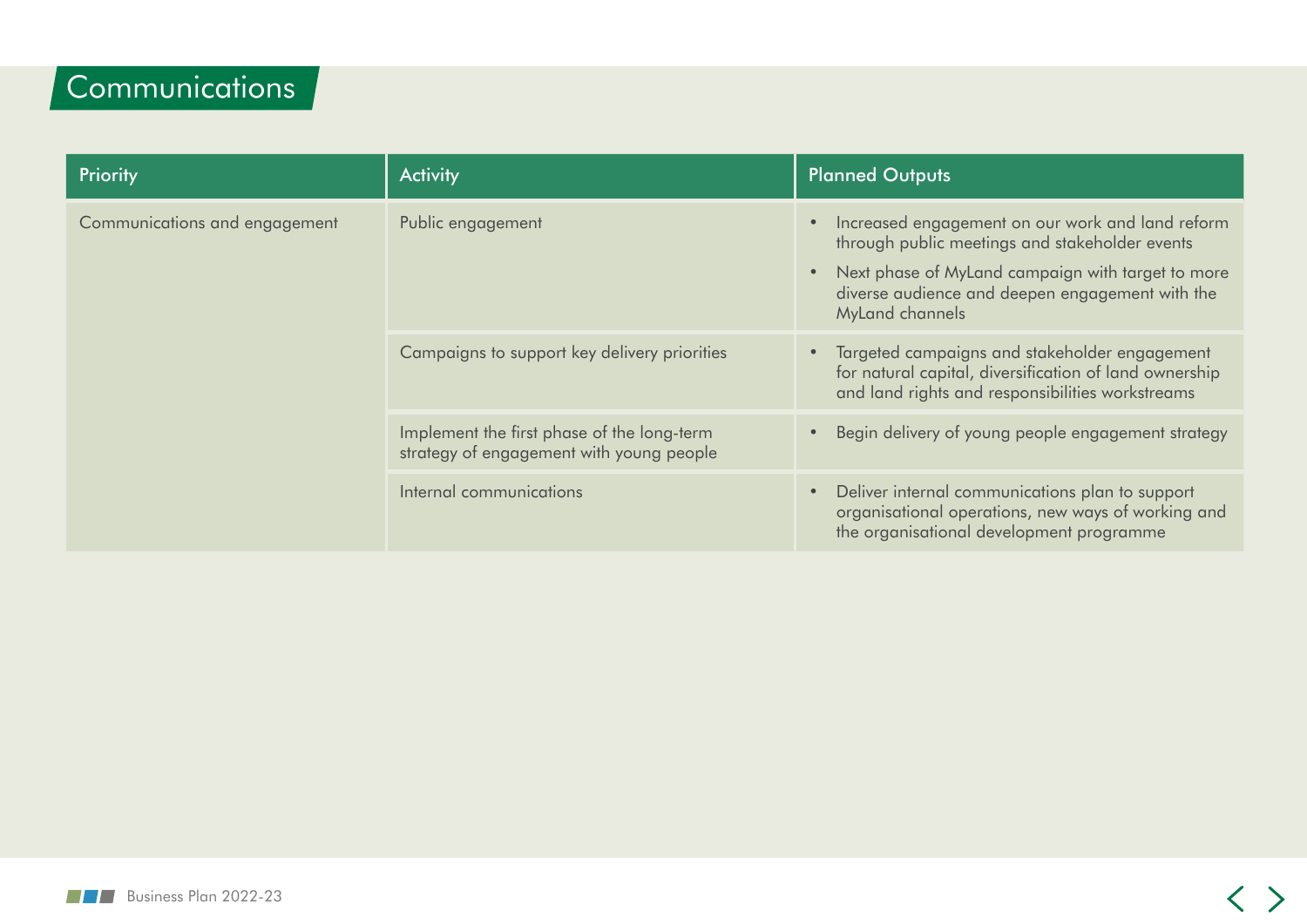#### Organisational Development

| Priority                          | <b>Activity</b>                                                                                                                                                                                              | <b>Planned Outputs</b>                                                                                                                         |
|-----------------------------------|--------------------------------------------------------------------------------------------------------------------------------------------------------------------------------------------------------------|------------------------------------------------------------------------------------------------------------------------------------------------|
| <b>Organisational Development</b> | Co-creation and implementation of organisational<br>development programme to create a culture of shared<br>purpose, responsibility and leadership, building skills and<br>personal development opportunities | Organisational Development Programme                                                                                                           |
|                                   | Deliver sound governance and financial management<br>supported by a culture of improvement with the<br>implementation of audit recommendations                                                               | Financial management and annual accounts<br>$\bullet$<br>Effective internal and external audit programmes<br>$\bullet$<br>and response tracker |
|                                   | Performance monitoring and evaluation                                                                                                                                                                        | Develop reporting on business plan KPIs, impact<br>of the Commission, and delivery against LRRS                                                |
|                                   | Effective corporate support and operational systems with<br>continuing review and improvement including business<br>resilience and cyber security                                                            | Organisational resilience<br>$\bullet$                                                                                                         |
|                                   | Support staff wellbeing with implementation of new<br>ways of working                                                                                                                                        | Regular pulse surveys, wellbeing campaign and<br>monitoring of new ways of working                                                             |
|                                   | Review office requirements                                                                                                                                                                                   |                                                                                                                                                |
|                                   | Deliver year on year reductions in carbon emissions<br>against the Climate Action Plan                                                                                                                       | Climate plan reporting<br>$\bullet$                                                                                                            |
|                                   | Strategic Plan evaluation and preparation for<br>engagement on new Strategic Plan 2023-26                                                                                                                    | Evaluation of current Strategic Plan and engagement<br>plan for developing next plan                                                           |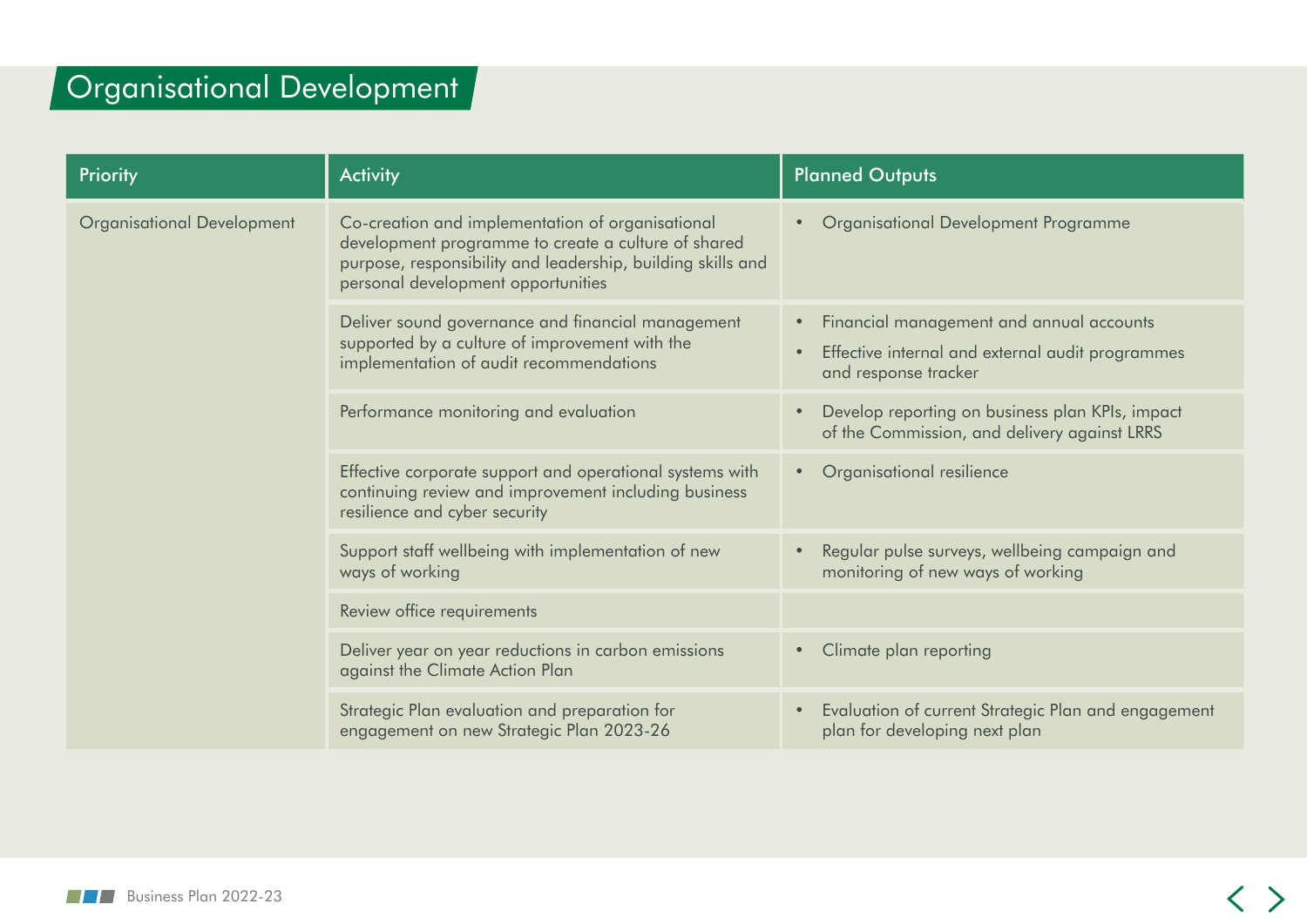#### Key Performance Indicators

| <b>Business area</b>             | Key performance indicator (2020-23)                                                                                                                                                                                                                                                                                                                               | Measurement (2022-23)                                                                                                                                                                                                                                                                                   |
|----------------------------------|-------------------------------------------------------------------------------------------------------------------------------------------------------------------------------------------------------------------------------------------------------------------------------------------------------------------------------------------------------------------|---------------------------------------------------------------------------------------------------------------------------------------------------------------------------------------------------------------------------------------------------------------------------------------------------------|
| <b>Delivery</b>                  | Delivered 95% of outputs identified in the annual<br>business plans for the three-year period                                                                                                                                                                                                                                                                     | Delivered 95% of outputs identified in the annual<br>business plan<br>Percentage number of outputs delivered and<br>completed as detailed in the annual business plan                                                                                                                                   |
| Impact and Reputation            | Project evaluations identify impact and change in<br>approach by stakeholders as a direct result of the<br>Commission's work<br>Increase of 15% by 2023 of stakeholders<br>identifying improvements and better outcomes in<br>their organisation and practice as a result of the<br>Commission's areas of work from the baseline of<br>the 2019 perceptions audit | Project evaluation surveys identify over 60% of<br>respondents as acting on what they have learnt<br>through event/engagement or able to identify a<br>positive impact arising as a result of our work<br>NB: Communications KPIs identified in the<br>communications strategy and reported on annually |
| Staff wellbeing and satisfaction | Increase of 15% by 2023 of staff feeling valued<br>and recognised for their work from the 2019<br>baseline in the annual staff survey                                                                                                                                                                                                                             | Increase of 5% of staff feeling valued and<br>recognised for their work from the 2019 baseline<br>in the annual staff survey                                                                                                                                                                            |
| Finance                          | End of year outturn to be within 2% underspend of<br>total allocated budget by 2023                                                                                                                                                                                                                                                                               | End of year outturn to be within 2% underspend<br>of total allocated budget                                                                                                                                                                                                                             |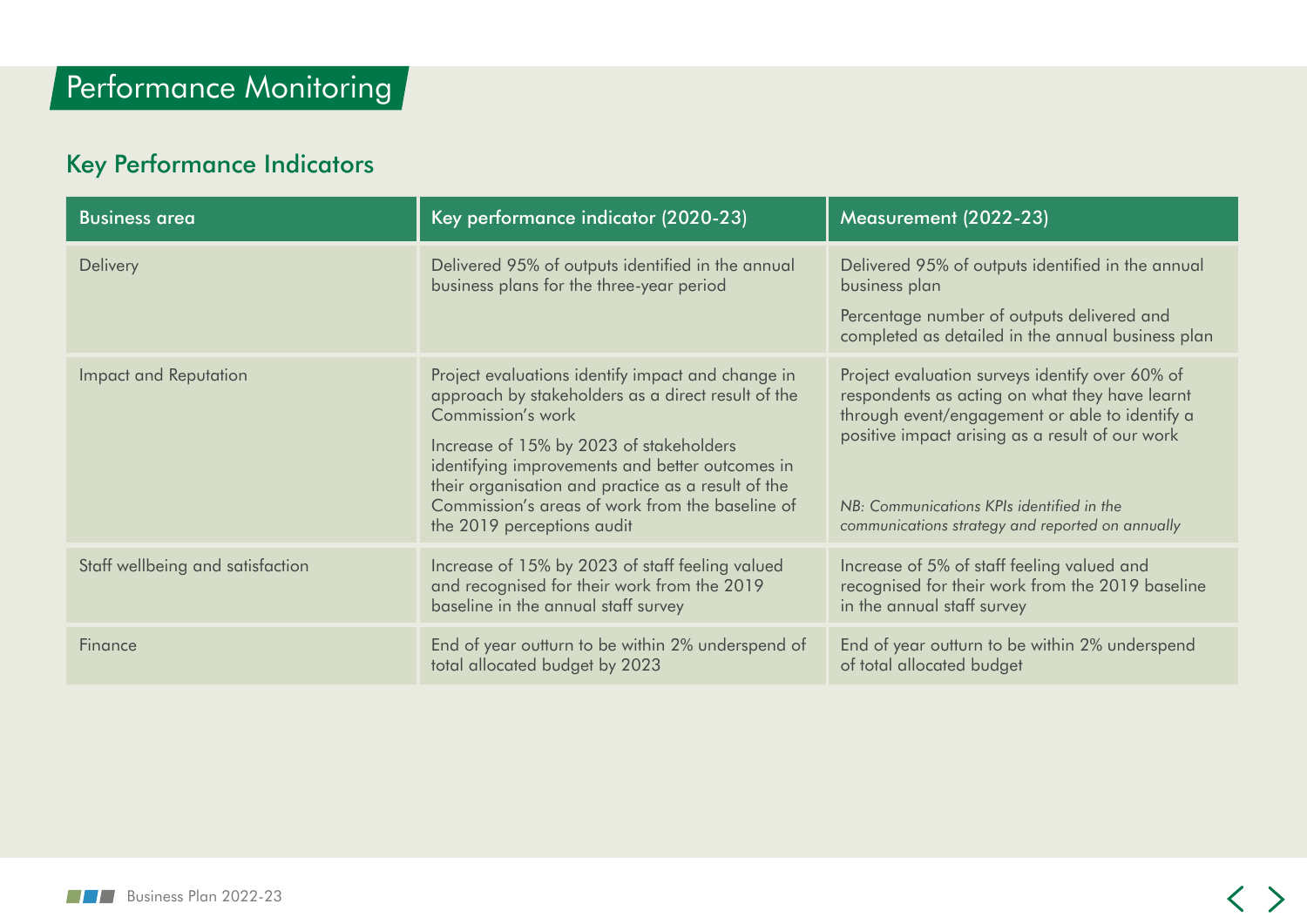## 2022-23 Annual Budget

#### Overall Budget Allocation

| Income                     | £000  |
|----------------------------|-------|
| Grant-in-aid               | 1,550 |
| Expenditure*               | £000  |
| Commissioners' costs       | 71    |
| Staffing costs             | 1,041 |
| <b>Corporate Services</b>  | 196   |
| Communications and events  | 96    |
| Research and project costs | 221   |
| <b>Total Expenditure</b>   | 1,625 |

\* Includes 5% planned over-programming

#### Budget Allocation by Priority\*

| Income                             | £000  |  |
|------------------------------------|-------|--|
| Grant-in-aid                       | 1,550 |  |
| <b>Expenditure</b>                 | £000  |  |
| Commissioners' costs               | 71    |  |
| Core staffing costs*               | 505   |  |
| <b>Corporate Services</b>          | 195   |  |
| Communications and events          | 115   |  |
| Programme and project costs        |       |  |
| Reforming land rights              | 131   |  |
| Responsible land ownership and use | 257   |  |
| Reforming land markets             | 289   |  |
| <b>Tenant Farming Commissioner</b> | 61    |  |
| OTAL EXPENDITURE                   | 1,625 |  |

\* Relevant staffing and project costs allocated against Programme of Work priorities